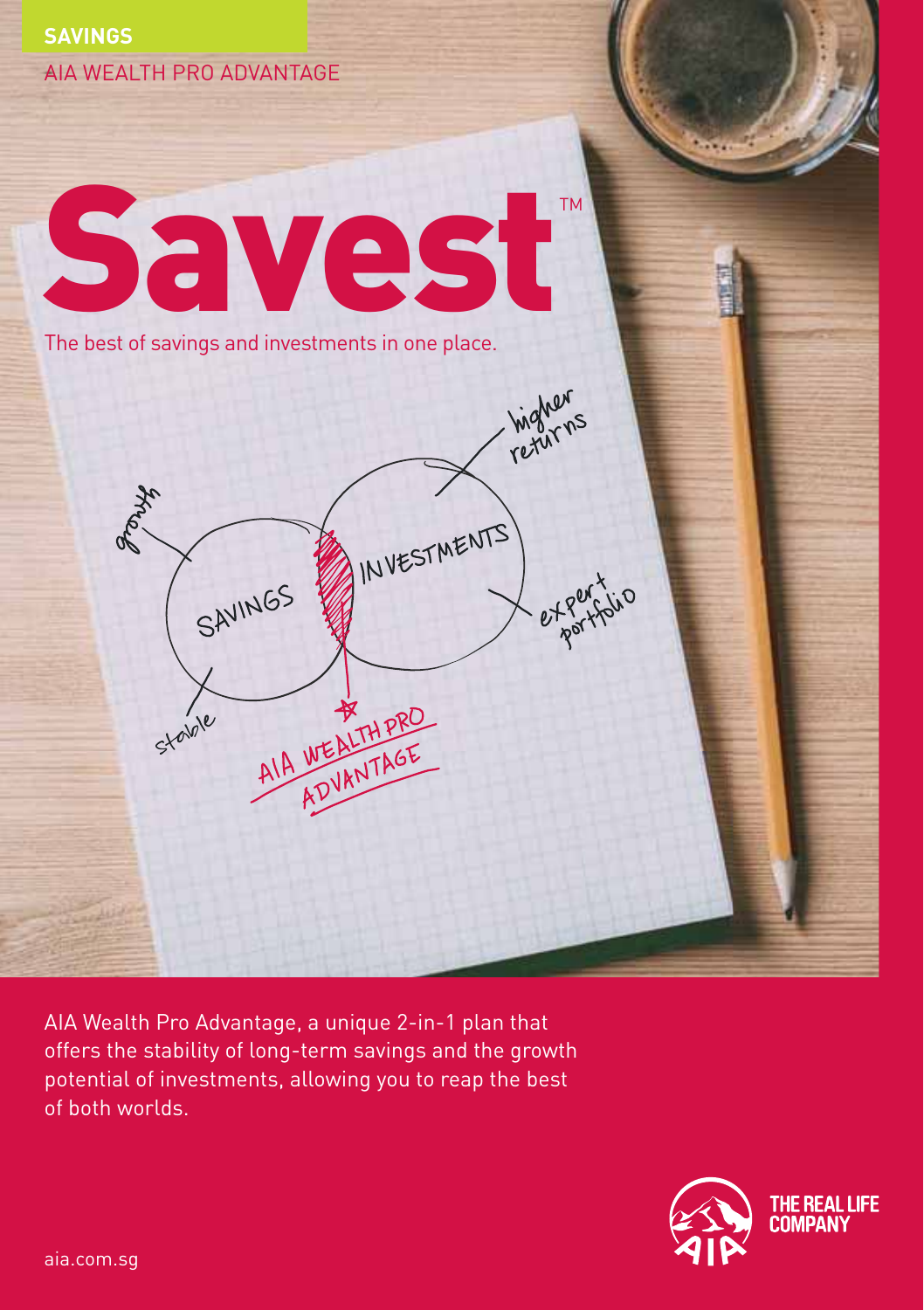### How are you preparing for your financial future?

Conventional saving methods may help you to accumulate money with minimal risk, but they fall short of the growth potential of well-managed investments. However, when it comes to investing, many people feel like they don't have enough cash to start, or are concerned about the risks.

Whatever your natural inclination, both saving and investing are equally important in building your wealth.

#### **SAVEST – The best of both worlds? It's about time.**

Savest with AIA Wealth Pro Advantage, where the advantages of saving meets the advantages of investing in one plan, brought to you exclusively by AIA.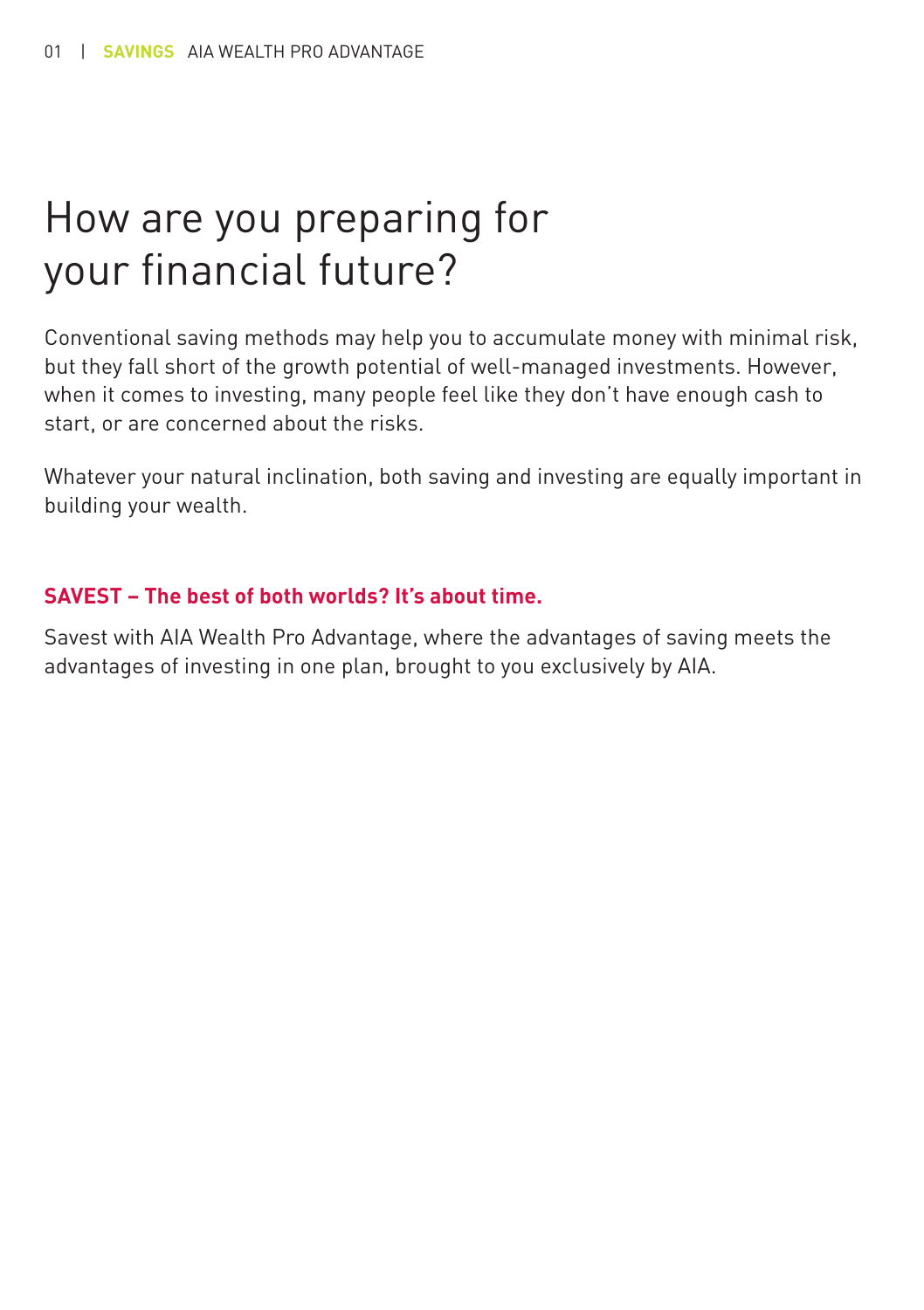## SAVEST with AIA Wealth Pro Advantage

# **SAVEST**™ /sei'vɛst/

Savest is the act of saving and investing at the same time with AIA Wealth Pro Advantage. The approach combines the benefits of both savings and investments, allowing you to enjoy the best of both worlds.



- Long-term stable returns via bonuses<sup>1</sup>
- Provides the security of a financial safety net



- Potential enhanced returns via investments
- Portfolio construction guided by independent investment professional
- Free fund switching and rebalancing

### **FLEXIBLE OPTIONS TO SUIT YOUR NEEDS**

 Cash when you need it<sup>2</sup>

Choice of payment terms

Optional add-ons to safeguard your savings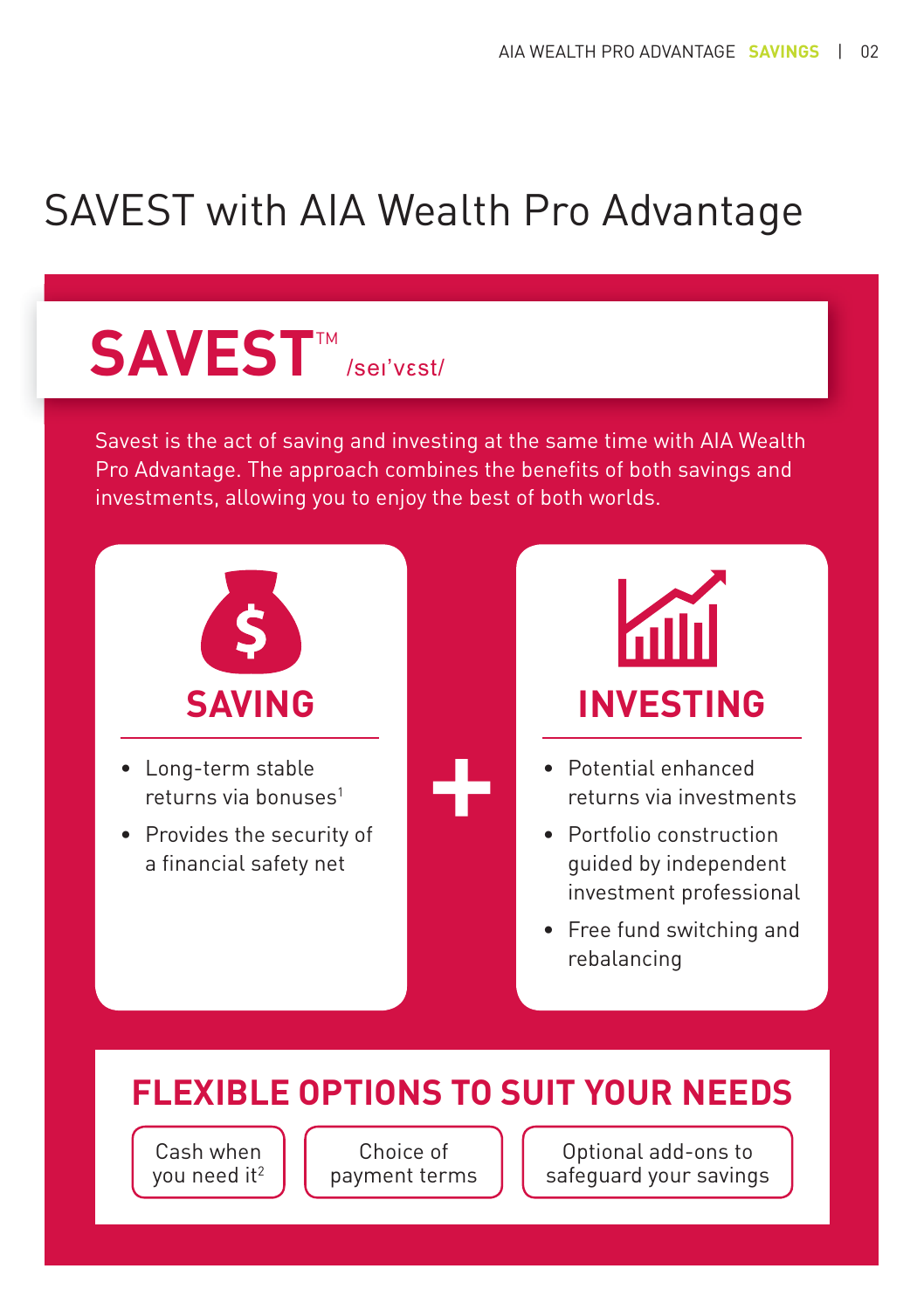## The smarter way to prepare for your financial future

AIA Wealth Pro Advantage is a unique 2-in-1 plan<sup>3</sup> that offers both stable growth and potential enhanced returns powered by a thoughtfully constructed portfolio of investments — the Pro Optimiser. With no medical check-up required, getting started is easy and hassle-free.



#### **Unique 2-in-1 savesting plan to enhance your wealth**

#### **a. Save for stable growth**

Right from the start, 50% of what you pay will be put to work under the policy, so you can enjoy stable growth for your savings through annual declared bonuses<sup>1</sup>. These bonuses form part of the guarantee providing you with the security of a financial safety net as you build your savings for long-term goals.

#### **b. Invest for enhanced returns**

The other 50% of your money can be invested in a selection of diversified funds through Pro Optimiser, an exclusive portfolio put together by AIA with the advice of our partnering investment consultant, Mercer Investment Consulting (or "Mercer"). This way, you'll get to enjoy potentially greater returns from your investments.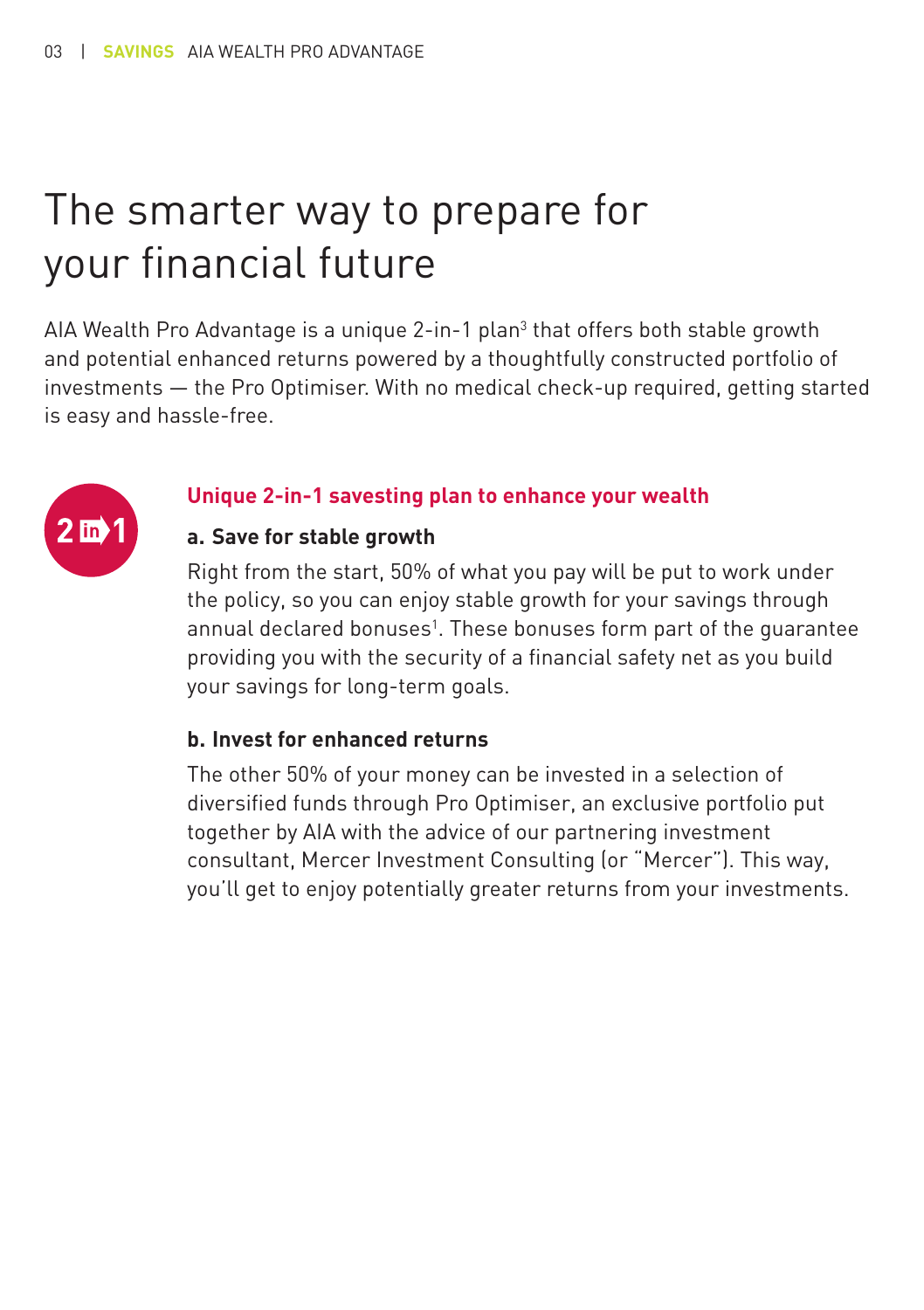

#### **Investment simplified**

Unsure of what and where to invest? Investment decisions are now simplified thanks to expert guidance from our partner, Mercer, a leading global investment consultant with proven expertise in portfolio solutions for financial institutions around the world.

AIA with the advice of Mercer has put together a well-diversified portfolio across different asset classes to optimise returns, which can be accessed via Pro Optimiser. You will receive annual portfolio updates based on professional research and market outlook. This information empowers you to take control of your portfolio and rebalance it as necessary, ensuring that your investments are on track.

Alternatively, you are free to construct your own investment portfolio of funds from our professionally managed suite of funds.

### **EXPERT ADVICE**

Professional guidance helps you to avoid the pitfalls of emotional investing and timing the markets, making your money work harder over time.



With over 40 years of providing investment advice and recommendations, Mercer now has clients with US\$9.1 trillion assets under advice^, as at June 2015.

*^ Assets under advisement include aggregated data for Mercer Investment Consulting, LLC. and its affiliated companies globally ("Mercer"). Data is derived from a variety of sources, including, but not limited to, thirdparty custodians or investment managers, regulatory filings, and client self-reported data. Mercer has not independently verified the data. Where available, data is provided as of June 2015 ("Reporting Date"). If data was not available as of the Reporting Date, information from a date closest in time to the Reporting Date, which may be of a more recent date than the Reporting Date, was included. Data includes assets of clients that have engaged Mercer to provide project-based services within the 12-month period ending on the Reporting Date, and assets of clients that subscribe to Mercer's Manager Research database.*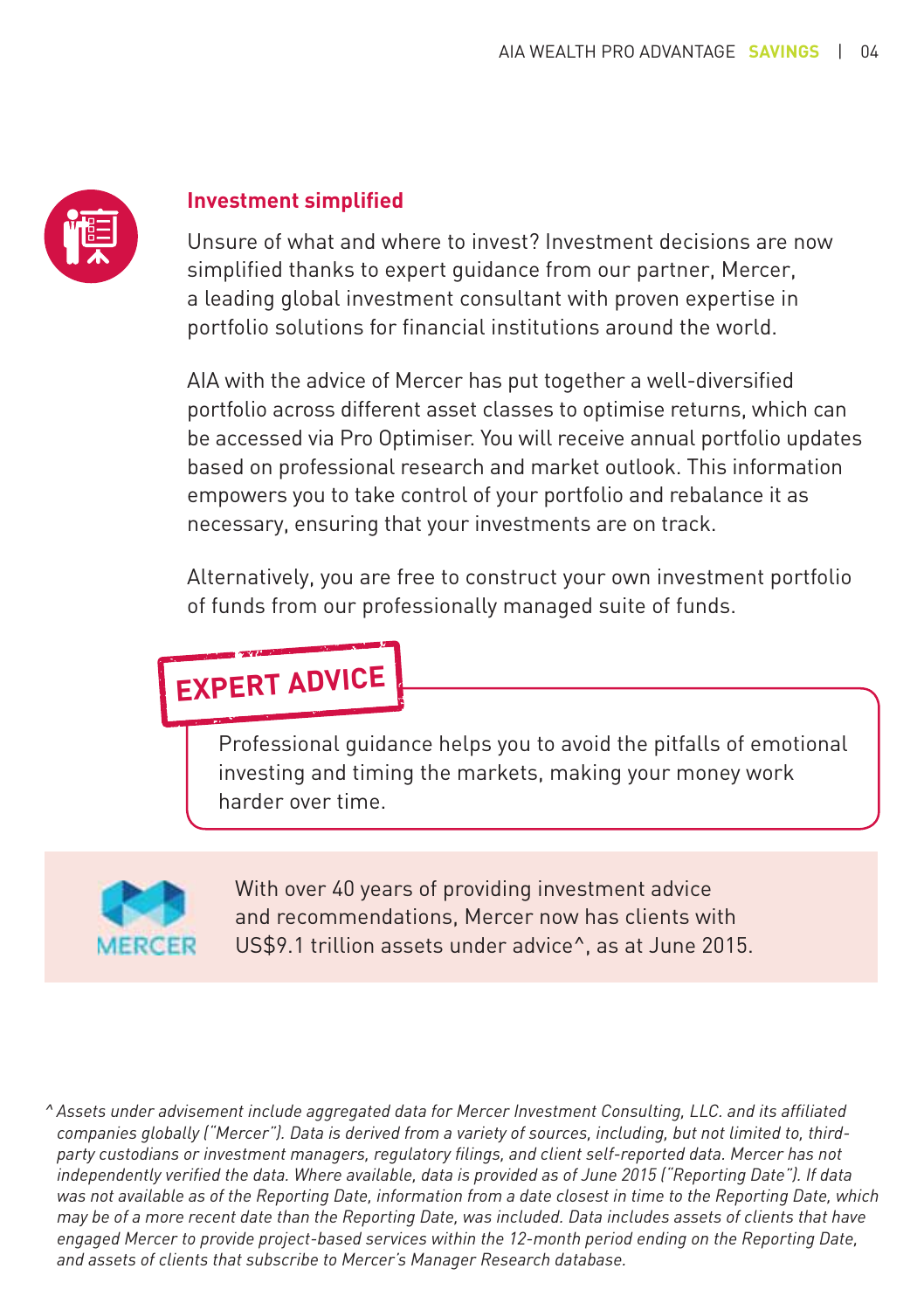

#### **Grow your wealth with AIA Wealth Pro Advantage**

With the plan, you can look forward to growing your wealth in the long term, while reaping potentially higher returns compared to what you paid.

| <b>Payment Term</b>                                                    | 5 years    | 15 years   | 25 years   |
|------------------------------------------------------------------------|------------|------------|------------|
| Total amount paid                                                      | \$36,000   | \$72,000   | \$75,000   |
| <b>Projected Returns</b>                                               | At year 25 | At year 35 | At year 45 |
| Projected returns on savings                                           | \$42,964   | \$103,684  | \$128,783  |
| Projected returns on<br>investment                                     | \$70,982   | \$197,609  | \$299,733  |
| <b>Total Projected Returns</b>                                         | \$113,946  | \$301,293  | \$428,516  |
| Number of times total<br>projected returns compares<br>to what you pay | 3.2X       | 4.2X       | 5.7X       |

*Note: Figures in the above table are illustrated based on projections at 4.75% p.a. investment returns for the savings component and 8% p.a. investment returns (with 1.30% p.a. fund management fee) for the investment component and are used purely for illustrative purposes. Premiums illustrated are based on age 31 to 45 years paying annual premiums. The actual benefits payable may vary according to the performance of the participating fund and underlying assets of the fund(s) invested. The performance of the fund(s) invested is not guaranteed and the cash value may be less than the capital invested. For more details, you should refer to the Benefit Illustration, which can be obtained from your AIA Financial Services Consultant.*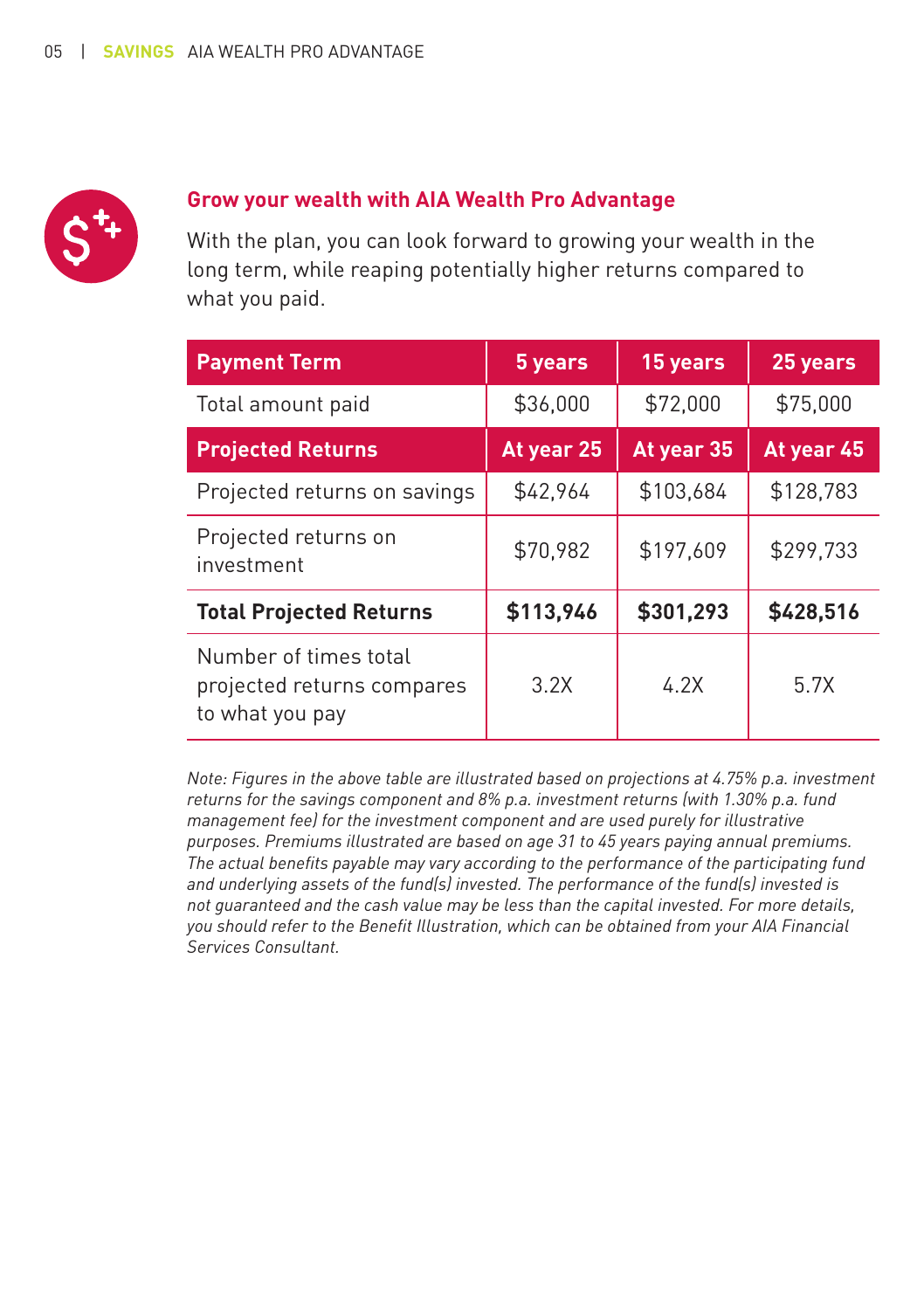### Flexible options to suit your needs



Freedom to make withdrawals $2$  from your policy allows you to deal with unexpected challenges.



#### **Choice of premium payment terms**

Choose from three premium payment terms (5, 15 or 25 years) depending on your needs.



#### **Optional add-ons**

Optional add-ons, known as riders, allow you to tailor your plan to your unique circumstances. They provide an additional layer of protection, ensuring that your sound financial planning won't be disrupted in difficult circumstances.

#### **Critical Protector Waiver of Premium**

All future premiums are waived if you become critically ill.

#### **Payor Benefit**

If you become critically ill, disabled or sadly pass away, we take over the payments to ensure that your child's future is not compromised.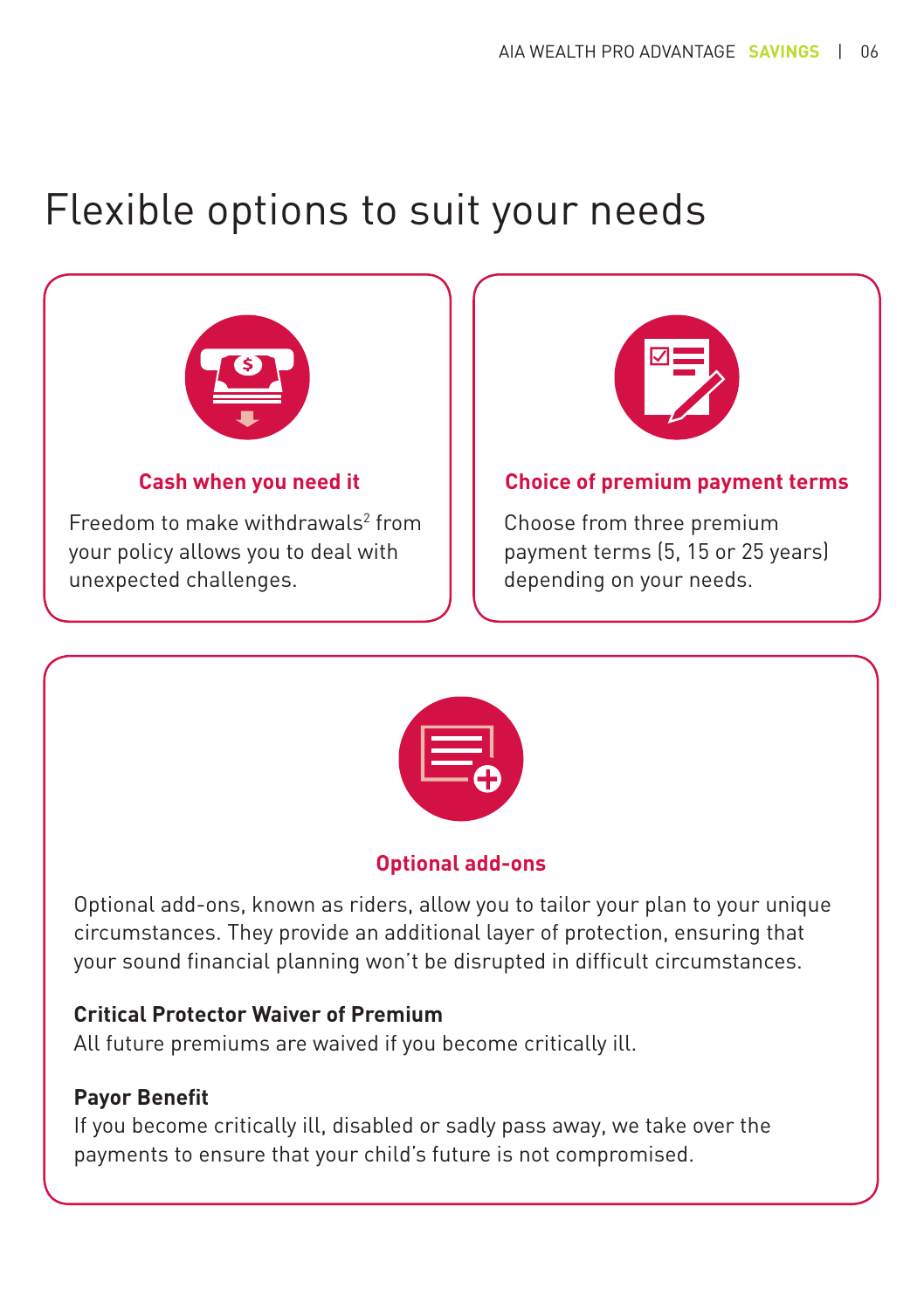### Getting a head start on the future



Alice makes sure she is always well-prepared for herself as well as her family. When her son, Ethan came along, she took up AIA Wealth Pro Advantage to secure her son's future education funds.

Alice adds on a Payor Benefit rider, ensuring that even if anything happens to her, all future premiums for this plan are waived while Ethan continues to enjoy the benefits.



*Note: Diagram is not drawn to scale and is for illustration purpose only. Figures in the above table are illustrated based 1.30% p.a. fund management fee) for the investment component and are used purely for illustrative purposes. Premiums to the performance of the participating fund and underlying assets of the fund(s) invested. The performance of the fund(s) you should refer to the Benefit Illustration, which can be obtained from your AIA Financial Services Consultant.*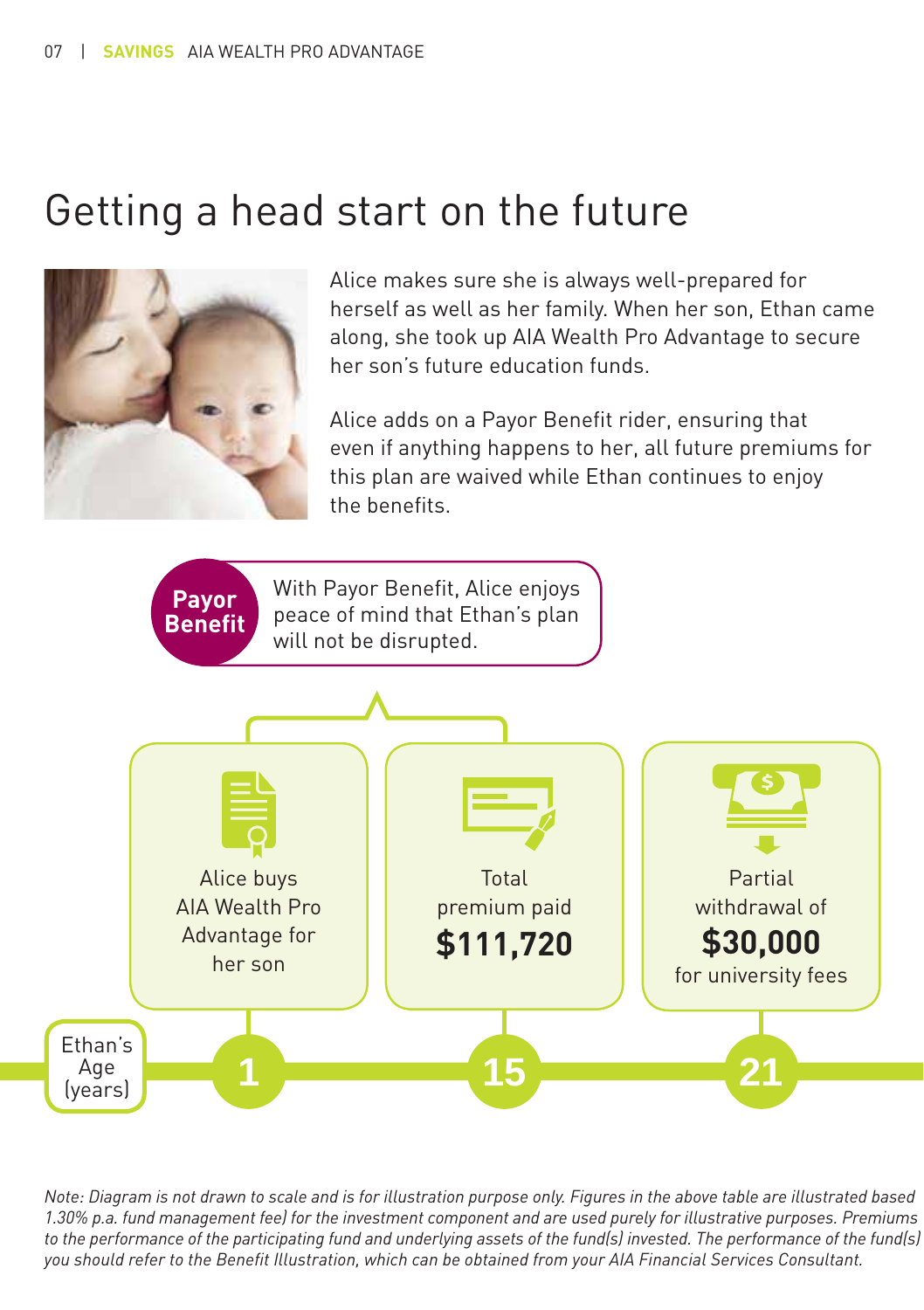**Payment term** 15 years **Annual premium** \$7,200 for AIA Wealth Pro Advantage \$248 for Payor Benefit rider



*on projections at 4.75% p.a. investment returns for the savings component and 8% p.a. investment returns (with illustrated are based on age 0 to 15 years paying annual premiums. The actual benefits payable may vary according invested is not guaranteed and the cash value may be less than the capital invested. For more details,*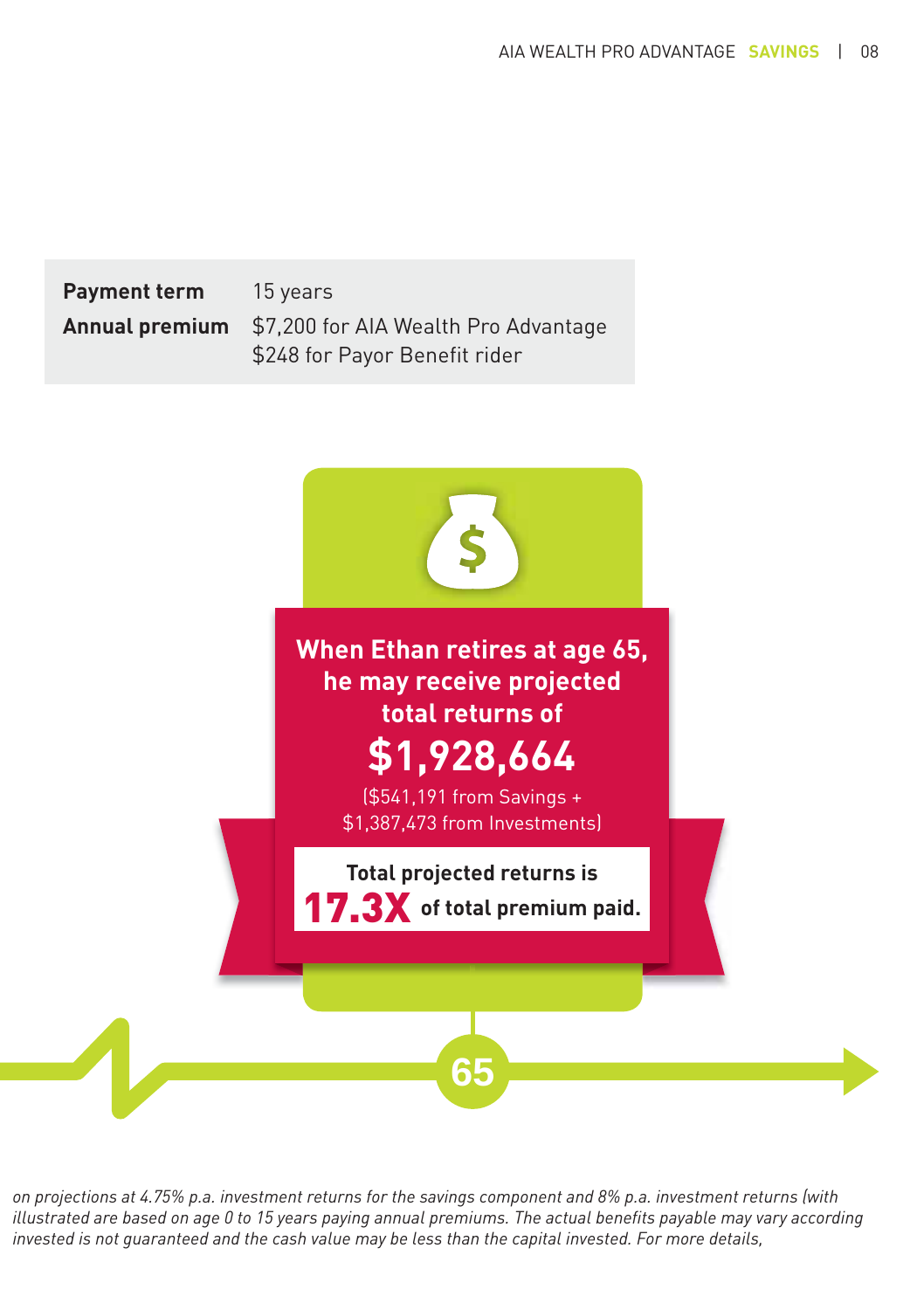#### **General Note:**

There are certain conditions where no benefits will be payable. You are advised to read the relevant policy contract for details.

- 1. Bonuses are non-guaranteed and depend on the experience of the participating fund. Annual bonus and terminal bonus payable (if any) are non-guaranteed. Once credited to the policy, annual bonuses (if any) form part of the guaranteed benefits of the policy. Terminal bonus is a one-time, non-guaranteed, discretionary bonus that may be payable when you make a claim, choose to stop the policy or when the policy ends.
- 2. Partial withdrawals are not allowed in the first 2 policy years. If you surrender your policy in the first 2 policy years, a surrender charge applies.
- 3. AIA Wealth Pro Advantage is a package name for this plan, comprising of a participating plan, AIA Wealth Pro Advantage Growth that matures at age 100 and a compulsory investment-linked rider, AIA Wealth Pro Advantage Enhancer.

#### **Important Notes:**

This insurance plan is underwritten by AIA Singapore Private Limited (Reg. No. 201106386R) ("AIA"). All insurance applications are subject to AIA's underwriting and acceptance. This brochure is not a contract of insurance. The precise terms and conditions of this plan, including exclusions whereby the benefits under your policy may not be paid out, are specified in the relevant policy contract. You are advised to read the policy contract.

AIA Wealth Pro Advantage Enhancer is a regular premium investment-linked rider which invests in investment-linked policy (ILP) sub-fund(s). Investments in this plan are subject to investment risks including the possible loss of the principal amount invested. The performance of the ILP sub-fund(s) is not guaranteed and the value of the units in the ILP sub-fund(s) and the income accruing to the units, if any, may fall or rise. Past performance is not necessarily indicative of the future performance of the ILP subfund(s). Any opinions provided by Mercer via Pro Optimiser, is not intended to convey any guarantee as to the future investment performance of such investment products.

You should seek advice from an AIA Financial Services Consultant and read the product summary and product highlights sheet(s) before deciding whether the product is suitable for you. A product summary and product highlights sheet(s) relating to the ILP sub-fund(s) are available and may be obtained from your AIA Financial Services Consultant. A potential investor should read the product summary and product highlights sheet(s) before deciding whether to subscribe for units in the ILP sub-fund(s). Any access to confidential and proprietary information via Pro Optimiser, that may be developed by Mercer, is intended for your exclusive reference, for general information purposes only. This information is not, nor intended to be, investment advice and shall not be relied on as such. Mercer via Pro Optimiser does not give any representations or warranties as to the accuracy of any information provided to you and does not accept any responsibility or liability for any loss or damage which you may suffer arising out of or in connection with your purchase. Where appropriate, you are encouraged to seek independent legal, tax and other professional advice.

Buying a life insurance policy can be a long-term commitment. An early termination of the policy usually involves high costs and the surrender value payable may be less than the total premiums paid. You should consider carefully before terminating the policy or switching to a new one as there may be disadvantages in doing so. The new policy may cost more or have fewer benefits at the same cost.

The information in this brochure is correct as at 22 April 2016.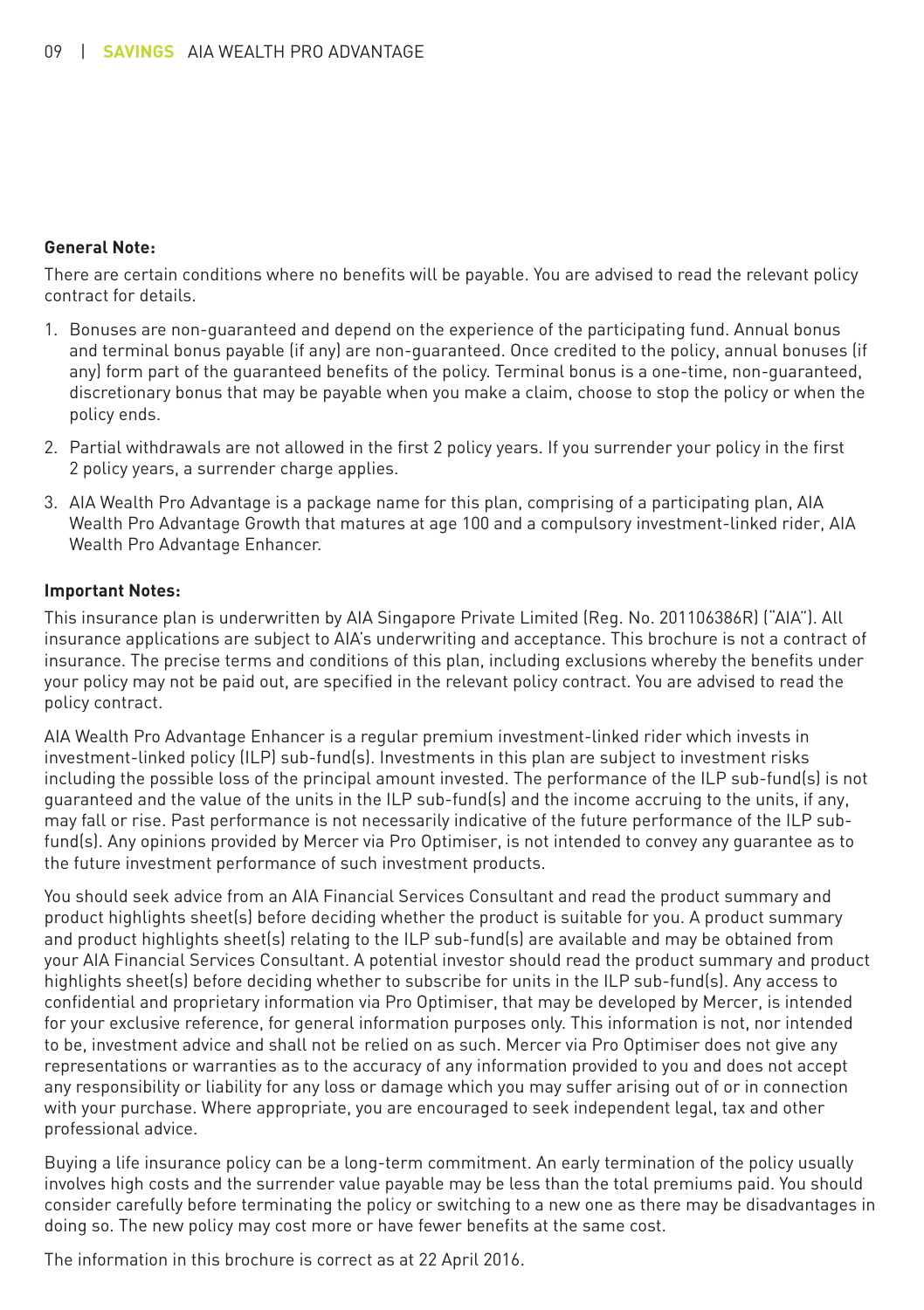AIA Group Limited and its subsidiaries (collectively "AIA" or the "Group") comprise the largest independent publicly listed pan-Asian life insurance group. It has a presence in 18 markets in Asia-Pacific – wholly-owned branches and subsidiaries in Hong Kong, Thailand, Singapore, Malaysia, China, Korea, the Philippines, Australia, Indonesia, Taiwan, Vietnam, New Zealand, Macau, Brunei, a 97 per cent subsidiary in Sri Lanka, a 26 per cent joint venture in India and a representative office in Myanmar and Cambodia.

The business that is now AIA was first established in Shanghai almost a century ago. It is a market leader in the Asia-Pacific region (ex-Japan) based on life insurance premiums and holds leading positions across the majority of its markets. It had total assets of US\$168 billion as of 30 November 2015.

AIA meets the long-term savings and protection needs of individuals by offering a range of products and services including life insurance, accident and health insurance and savings plans. The Group also provides employee benefits, credit life and pension services to corporate clients. Through an extensive network of agents, partners and employees across Asia-Pacific, AIA serves the holders of more than 29 million individual policies and over 16 million participating members of group insurance schemes.

AIA Group Limited is listed on the Main Board of The Stock Exchange of Hong Kong Limited under the stock code "1299" with American Depositary Receipts (Level 1) traded on the over-the-counter market (ticker symbol: "AAGIY").